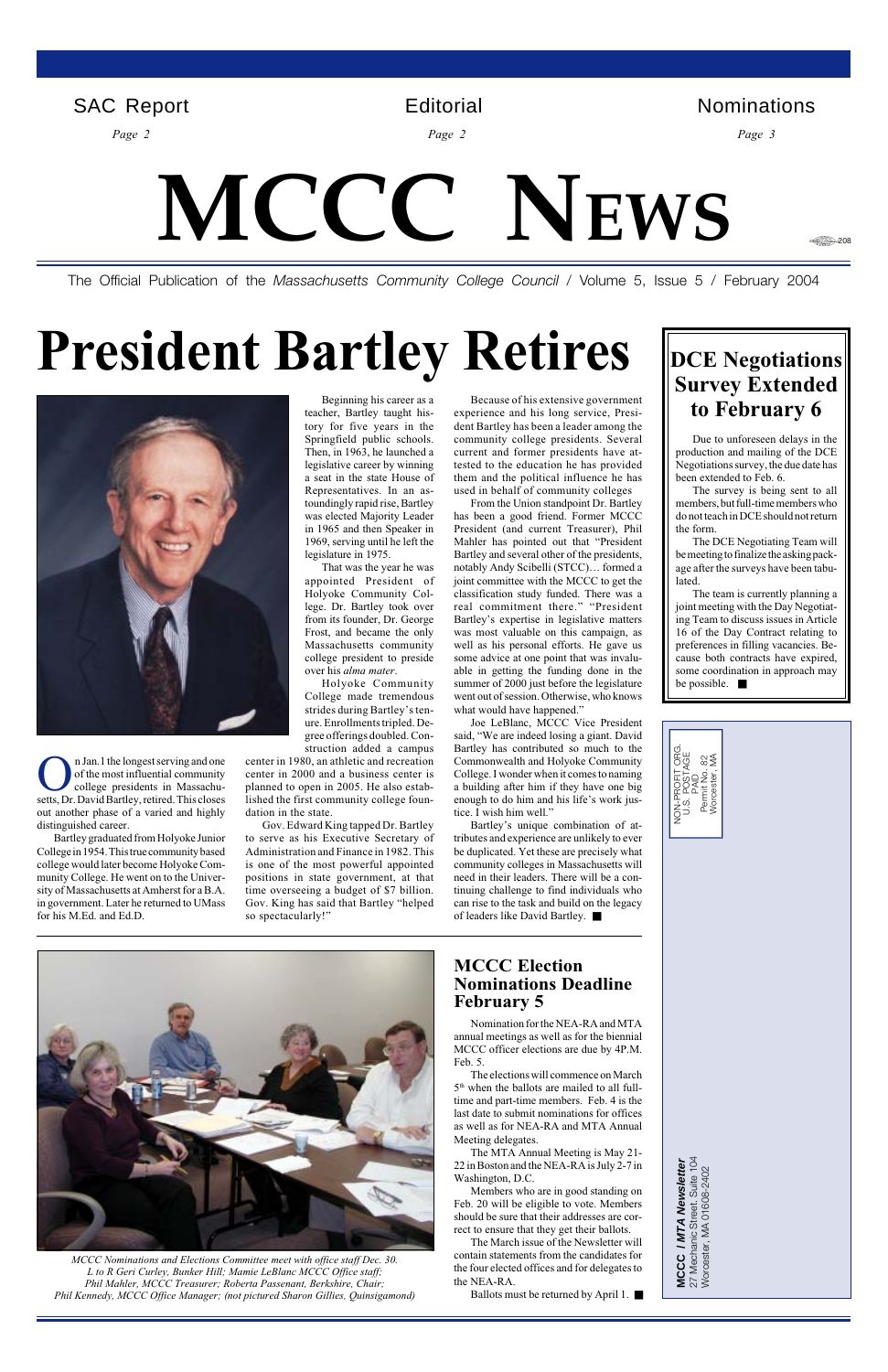## *Strategic Action*

## **Better Times Are Just Around The Corner…**

*Joe LeBlanc, MCCC Vice President* Gov. Mitt



Romney is bullish about theCommonwealth's future. In a recent press conference, he sounded upbeat about the state's economy and called on businesses to start hiring now.

"I am happy

employers are doing better," said Romney. "I wish they'd start hiring more people. But I think you're going to see that happening throughout the year and that's going to turn into I think the ability to invest in our schools, to invest in more housing, to invest in our environment. All of those things I think are on the slate for this year."

Speaking more cautiously, Speaker of the House Thomas Finneran also praised the improving economic news.

"We are grateful for what seems to be modest good news so far. We are keeping our fingers crossed," he said in published reports.

Finneran stressed caution, however. "Even though the news on revenues is slightly better than had been projected, emphasis should be on the words slightly better," he said. "We're not rolling in clover right now and I don't expect that we will be rolling in clover in the foreseeable future. It's going to be more budget discipline."

Economic reports seem to favor Romney's more positive spin. State tax collections rose 4.3 percent in December, and budget benchmarks have exceeded expectations by \$356 million halfway through FY '04. Personal and corporate tax revenues also increased in December. Even sales tax collections are up by .5 percent for the year. While the President Bush's jobless recovery isn't exactly a worker's dream, things are slowly getting better.

In an era where our community col-

leges have seen state support decline by 28 percent in the last two years, we'd like to see the Commonwealth, the region's largest employer, hire more full-time faculty and staff to help better serve the needs of our increasing numbers of students. While happy days aren't here just yet, we'd also like to see the state fund our contract extension and negotiate a successor agreement.

The MCCC's Strategic Action Steering Committee has set the following goals for what is sure to be a busy spring on Beacon Hill:

• We will lobby to fund our contract extension. The MCCC's Executive Committee and MTA consultants have created an Action Plan, and MTA Governmental Services and MCCC lobbyist Charles Flaherty are planning a winning lobbying strategy. We will accept nothing less than full funding of this agreement.

• We will lobby for SAC's Spring Legislative Agenda. While this document is in flux until the Governor releases his House I budget, likely priorities include lobbying for better college budgets and protecting our pensions and collective bargaining rights. Lobbying for part-time faculty and 03 retirement bills will also be included. Special lobby days are planned to support these initiatives.

• We will continue to emphasize and improve our State House and grassroots lobbying efforts and meet with legislators in Boston and on-campus. Legislators have been invited to teach a class at all our community colleges. We'll also launch the Community College Higher Ed. Caucus with a breakfast or lunch meeting in Boston.

• We will support our legislative friends in the 2004 election. We'll be attending fundraisers with the support of our PAC and engaging in grassroots political action as the campaigns get underway.

As Massachusetts begins its economic upturn, we'll be positioned to press the advantage for our members and promote our community colleges and their mission. Stay tuned and get ready to lend a hand. ■

## **Bristol Chapter Hosts Legislators**

The Bristol Community College Chapter held a very successful political action event on Nov. 21. Led by SAC Coordinator Diana (Donnie) McGee, they hosted an on campus luncheon attended by Senator Joan Menard (Somerset) and Representatives Mike Rodrigues (Westport), David Sullivan (Fall River) and Philip Travis (Rehoboth),.

Between 60 and 70 people attended including students and administrators. MCCC members passed out apples symbolizing the trust between the college communities and the legislators. Union members wore badges with their motto: "Working together to safeguard the core of public higher education."

Meetings such as these are the best way to establish relationships with political leaders. They give members an opportunity to introduce themselves to their representatives and connect a face to a name. The politicians also get the opportunity to see what faculty and staff actually do.

All chapters are encouraged to hold similar meetings. ■



*Bristol CC Student Senate President, Jessie Calderone, (L) joins MCCC members in welcoming Reps. Philip Travis, David Sullivan and Pat Haddad along with Sen. Joan Menard (Somerset). Photo by Joe Murphy*



*Bristol Professor Dot Sweeney (L) and and SAC Coordinator Donnie McGee(R) discuss an issue with Rep. Mike Rodrigues (Westport). Photo by Joe Murphy*



*Senator Joan Menard (R)speaks with faculty and students at Bristol CC. Photo by Joe Murphy*

Page  $2 \equiv$ 

With the New Year there is always talk of resolutions. The symbolic date gives us a chance to start fresh, to reform and to improve. Usually we make them for

ourselves, but some things we can't change

visualize outcomes that they wish for as a way to help make them happen. So here are some New Year's resolutions I would like to visualize the following people making:

Gov. Mitt Romney resolves to treat community college faculty and staff fairly by negotiating a new contract with the points we were promised by classification and across-the-board raises to equal those given to UMass faculty.

The Legislature resolves to increase community college funding (including contracts), and to establish a funding mecha-

## **Wishful Resolutions**

## *Editorial Comment*

nism that is stable and predictable. And that it recognizes the important role of community colleges beyond being low cost.

The Legislature also resolves to find a solution to the lack of health insurance for part-time state employees. The ideal situation would be to give people a prorated version of the full-time employee benefit.

on our own. Psychologists suggest that people should *Commun. Coordinator*

The Board of Higher Education resolves to be more efficient and to be an effective advocate for the community colleges.

The college administrations resolve to hire more full-time faculty and that existing adjunct faculty get a fair share of the new positions.

The MCCC Membership resolves to get more active, to become more involved in chapter and state-wide offices and committees and to get more politically involved.

Our students resolve to become more involved in the political process and become better advocates for community colleges not just as students, but also as alumni.

Finally, I will make my own sincere resolution. I resolve to produce a Newsletter that is timely and informative. I resolve to do my best to ensure that your Newsletter reflects your needs and interests and to be open for suggestions to improve. ■

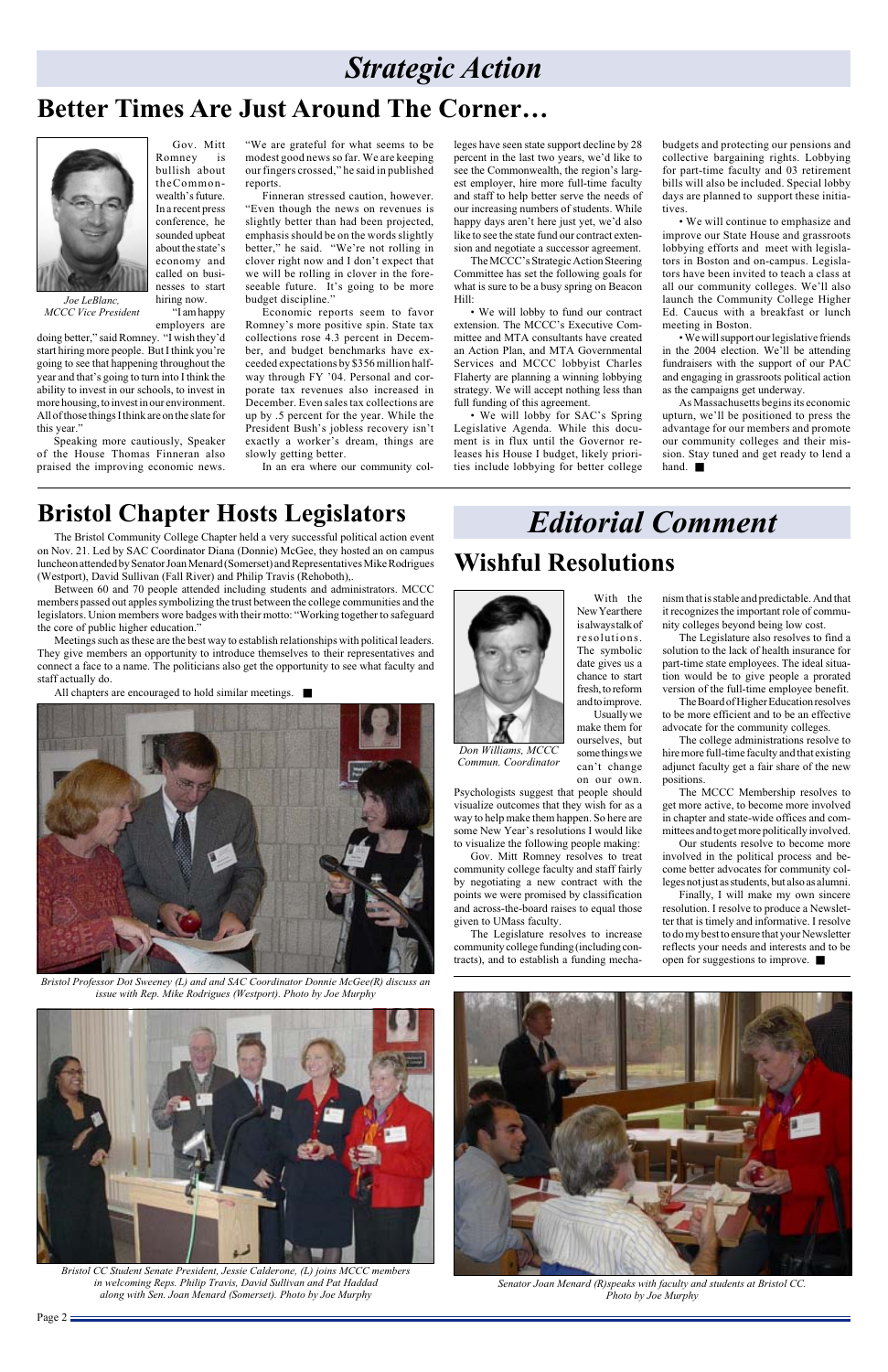### **Massachusetts Community College Council Nomination Form - 2004**

A candidate must file this form (or a copy) with the MCCC Elections Committee by Thursday, February 5, 2004, 4 p.m. **Nomination papers that arrive late will not be accepted.**

#### **Instructions**

- 1. Type or print clearly using both upper and lower case letters as you expect the final statement to appear.
- 2. Insert no more than one word per box except when combining letters (ex. MCCC) or hyphenated words.
- 3. Insert punctuation in the same box immediately after the word you want it to follow.

| and the control of the control of |  |  |
|-----------------------------------|--|--|
|                                   |  |  |
|                                   |  |  |
|                                   |  |  |
|                                   |  |  |
|                                   |  |  |
|                                   |  |  |
|                                   |  |  |
|                                   |  |  |

**Deadline: MUST BE RECEIVED by Thursday, February 6, 2004, 4 p.m.**

\*\*Bio or Statement for NEA Rep. Assembly Candidates only (Optional) - 50 word limit (1 word per box)

**Signature \_\_\_\_\_\_\_\_\_\_\_\_\_\_\_\_\_\_\_\_\_\_\_\_\_\_\_\_\_\_\_\_\_\_\_\_\_\_ Date \_\_\_\_\_\_\_\_\_\_\_\_\_\_\_\_\_\_\_\_\_\_\_\_\_\_\_\_\_\_\_\_** (Signature may be typed)

| Check all that apply:<br><b>MCCC OFFICER*</b><br><b>President</b><br><b>Vice President</b><br><b>Treasurer</b><br><b>Secretary</b><br>*Nominations require signatures of at least 50 MCCC members **Candidates for NEA/RA may submit biographical statements. | <b>MCCC DELEGATE</b><br><b>MTA Annual Meeting Delegate</b><br>(May 21 and May 22, 2004)<br><b>NEA Representative Assembly Delegate**</b><br>(Washington DC: July 2 - July 7, 2004) |
|---------------------------------------------------------------------------------------------------------------------------------------------------------------------------------------------------------------------------------------------------------------|------------------------------------------------------------------------------------------------------------------------------------------------------------------------------------|
|                                                                                                                                                                                                                                                               |                                                                                                                                                                                    |
| <b>Full Home Address</b>                                                                                                                                                                                                                                      |                                                                                                                                                                                    |
| College                                                                                                                                                                                                                                                       | $\mathsf{Tel}~\#$                                                                                                                                                                  |
| $\blacksquare$ Full Time MCCC<br>Unit membership:<br>For ALL Candidates:<br>$\Box$ Black                                                                                                                                                                      | $\Box$ Part Time Day<br>$\sqcup$ DCE<br>$\Box$ Caucasian<br>Asian Pacific Islander                                                                                                 |
| Hispanic - Chicano<br>Visit the MCCC Web Site<br><b>OR</b><br>http://www.mccc-union.org<br>to fill out on-line or download this form                                                                                                                          | Native American<br>Mail a completed document to<br>Roberta Passenant (Elections Chairperson)<br><b>MCCC</b><br>27 Mechanic Street, Suite 104<br>Worcester, MA 01608-2402           |

When I came to Massachusetts seventeen years ago, I was elated to learn that faculty and professional staff rights were protected by a strong union. In the past seventeen years, I have been a proud and active member of an organized labor union.



*Rick Doud, MCCC President*

## **February 2004…**

## *President's Message*

Wow!

Spring semester 2004 has arrived. I feel somehow that this must be a mistake, or that I've lost a decade or two from my memory bank. Assuming that I make it through the en-

Now that I am an "old-timer," I ask the other senior members of the MCCC to take some time to talk *Union* with the new faculty and professional staff we will be welcoming into our ranks. Please tell them your old "war" stories. Recount for them the stories of the many individuals at your campus that the MCCC has come to the aid of over the years. Explain the many battles that have previously been fought on their behalf to protect their future employment and working conditions.

tire semester, I will have completed twenty-

five years of full-time college teaching!

I would never have imagined twentyfive years ago that I would one day have the honor of serving as president of a labor union that represents faculty and professionals in higher education. The irony is that at my first full-time job all those years ago, the faculty was locked in a tense struggle over a vote to become unionized.

The debate raged for weeks. I listened intently to what all the "old-timers" were saying about the pros and cons of organizing a union in a college environment. Later that year, the faculty voted not to become unionized. The prevailing attitude at that time was that college faculty were professionals, and there was no need for union representation. As professionals, weren't we capable of fighting our own battles, and defending ourselves?

I wish I had known then how misguided that position was, and still is. Both at that first institution, and at subsequent positions as a college professor, I became increasingly aware of the need for faculty unions. I saw faculty members terminated for frivolous reasons. I witnessed hard working professionals turned down for promotions because they didn't fit in. I observed scholars denied tenure because the "weight" of their research was jealously determined to be insufficient.

- rationale for the proposed change;
- name of the maker of the proposal;
- campus (or MCCC committee/group) of the member making the proposal.

As community college faculty and professional staff, we will face many challenges in the very near future. We need all of our members, "old-timers" and new hires alike, to be active participants to protect the many gains we have struggled to achieve.

Organized labor has been an integral force in a social movement to protect the members of our society who are most in need. We must continue in the proud tradition of organized labor. Our enemies in political power act as if unions are the problem in public higher education. We know better.

Attacks on public higher education unions will undoubtedly continue in the coming months. Our pensions, job security, and even the right to unionize will be under attack. To prevail, we need to stand together. Now, more than ever, we need each other.

Through our collective action, the MCCC will continue to help ensure a working environment in which we can do what we were employed to do: Provide excellent, affordable, accessible public higher education to our students.

> In Solidarity, Rick

#### **MCCC Elections**

#### **All Candidates**

Nominations are open for MCCC elections for officers and delegates to the MTA Annual Meeting and the NEA Representative Assembly. The nomination form appears in this newsletter and is also available on the MCCC website. Nominees must be members of the Massachusetts Community College Council.

The schedule for the election is as follows:

• Nominations close at 4 p.m. on Thursday, February 5, 2004.

• Ballots will be mailed to all MCCC members on March 5, 2004.

• The deadline for returning ballots is at 4 p.m. on Thursday, April 1, 2004.

• Election results will be announced on Friday, April 9, 2004.

Write-in candidates should contact the MCCC office by the deadline for ballot returns to establish their willingness to serve and to verify contact information.

#### **Candidates for Office**

Candidates for office (President, Vice President, Secretary, and Treasurer) must submit at least 50 signatures of active MCCC members in support of their candidacy. The form for signature collection is available from the MCCC Office or the MCCC website. Association membership lists and mailing labels appropriate to the office being sought may be provided equally to all candidates. Up to two sets of lists and/or labels may be provided to candidates without cost, upon request. Additional lists and/or labels will be provided at cost to the candidates.

Candidates for office will be permitted a statement of no more than 250 words in the March 2004 Newsletter. This statement and a good quality photo must be submitted to the MCCC Office by the time nominations close to qualify for printing in the Newsletter. ■

#### **Proposed Bylaw Changes**

The deadline for submitting proposed changes to the MCCC Bylaws and Standing Rules is no later than Feb.2, 2004.

Proposals should be in printed format, double spaced (not hand written). They should include the following information:

Proposed changes should be sent to Bob Gillies 6 Wheelock Street Oxford, MA 01540-2110